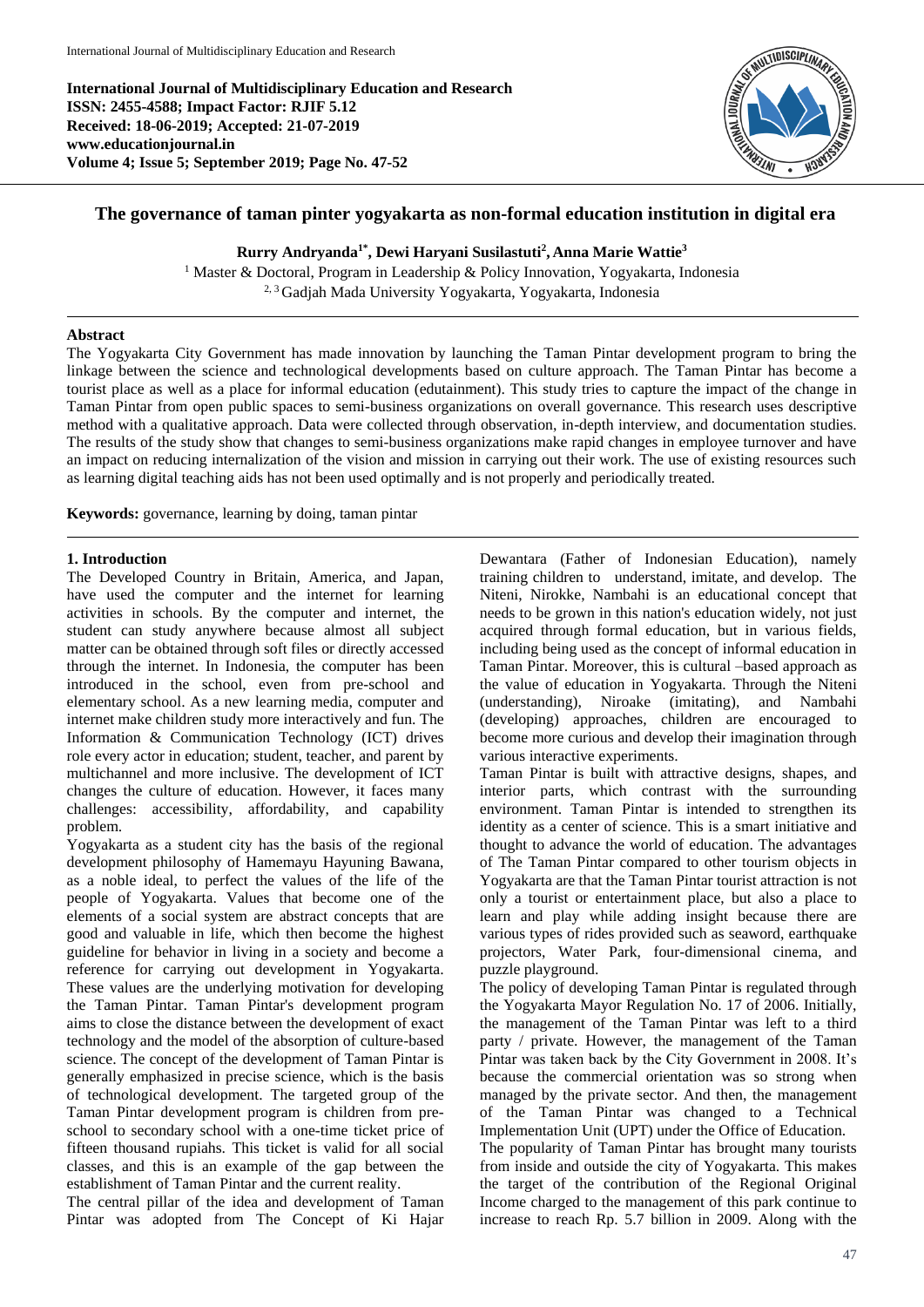growth of visitor, workload, and increasing revenue targets, the management of Taman Pintar was changed back to the Smart Park Management Office in 2009. Human resources supporting the management of the Taman Pintar was Civil Servants of Yogyakarta City and non-civil servants using outsourcing schemes with third parties.

The dynamics of governance of the Taman Pintar are interesting to analyze whether the existing governance system is following the vision, mission, and objectives of the establishment of Taman Pintar or not. Demands for good and professional management become mandatory. This is due to the development of the number of visitors, and also to increase the competitive value of Taman Pintar. Therefore, management in Taman Pintar which is currently needed to be evaluated. By setting various criteria for measuring and analyzing the governance carried out by the manager of the Taman Pintar. And from the results of this study, it is expected to be able to know the description of the conditions of Taman Pintar Governance as well as solving the problem so that it can be used as input for managers in determining the governance of Smart Park to be better.

### **2. Methods of Research**

This research use qualitative approach. Data were collected through observation, in-depth interview, and documentation studies. This study is a policy evaluation. This is needed to analyze policy implementation. Taman Pintar was one of policy program. A policy program will succeed if the implementation of the program runs well. Because the function of implementation is to form a relationship that enables goals or objectives of public policy to be realized as outcomes (outcomes) of activities carried out by the government. Therefore the implementation function also includes the creation of what is called policy delivery system in policy science which consists of certain methods or means specifically designed to achieve the desired goals (Solichin, 2008: 177). As an example of the weak implementation of the Public Openness Information law and this is a reflection that policy implementation is a weak point in planning cycle.

### **3. Taman Pintar as Public Space**

The Taman Pintar locates in the central area of Yogyakarta City, adjacent to Fort Vredeburg, Taman Budaya, Istana Negara, Malioboro, and Kraton Yogyakarta which is the center of business and culture in the city of Yogyakarta. The Taman Pintar location a strategic area in the city of Yogyakarta. The presence of Taman Pintar is part of the city structuring plan issued by former Mayor Harry Zudianto. This policy received a moment when the validity period of Land Use Rights (HGU) in the location ended and has been used for 20 years. The Taman Pintar was built with funding from the central, provincial, and city of Jogja with funds amounting to 70 billion rupiahs. The development of Taman Pintar is also based on the motivation to 'clean up' the negative social life which has been going on in that place.

The Science Park in Taman Pintar was built by a joint private sector and provincial government in Yogyakarta on June 9, 2007. With the motto "Educating and Fun," anyone can freely deepen science and technology with a scientific approach, but still fun. There are several learning media such as Playground, ample public space which contains play facilities for Storytelling Pipes, Whispering Parabola, Tree Houses, Dancing Water, Color Spectrum of Singing Walls,

Pulley System, Heritage Building, and PAUD building (with dedicated interactive teaching aids for children aged 2 to 7 years). The oval building, space used for the introduction of environment and science exhibition space. Gedung Kotak, as a room used for exhibition spaces, audiovisuals, the application of science and technology, libraries, science laboratories and also a 4-dimensional cinema.

The development of the Taman Pintar is also intended to strengthen the title of Yogyakarta as a city of education and to stimulate children's interest in science through imagination, entertainment, experimentation, and games. Besides, it also fosters the curiosity and creativity of children through various kinds of teaching aids. The establishment of the Taman Pintar will also be useful to apply the theory that students get at school. Based on the history and the beginning of its establishment, The Taman Pintar has goals to be achieved:

- Providing learning facilities for students to support the education curriculum.
- Motivating children and the younger generation to love science.
- Helping teachers in developing teaching in the fields of science and general knowledge.
- Disseminate information on science and technology according to the age of child development.
- Give alternative tourism science.

As an alternative means of learning, Taman Pintar also play a role in the development of human resources in the field of science and technology. Technology as an essential development resource. But its development and utilization are very dependent on humans. The experiences of developed countries such as Germany, Britain, France, the United States, and new industrial countries such as South Korea and Taiwan show that high-quality human resources support economic growth. A large number of Indonesians can be a development capital if they have satisfactory quality. This refers to the concept that humans are actors, executors, and connoisseurs of development. That is, with the quality of the population being low, humans will play more roles as connoisseurs and less play a role as actors and implementers of development.

### **4. Learning by doing as an Educational Innovation**

The characteristics of "learning by doing" begin as a form of dissatisfaction or "protest" against didactic methods that were previously applied in traditional learning systems in schools (Dewey, 1907). Historically, classroom learning was teacher-centered where the chalk and talk phrase became the primary teaching method that was considered optimal. Dewey has the principle that the way teachers teach is directed entirely at efforts to give birth to active students (Brubacher, 1966: 228). Understanding of education theory, according to John Dewey always refers to three main ideas. These three things are first: experience; second: democracy in education; and third: the application of scientific methods to the educational process (Hook, 1969: 132). The term experience is given in the context of a human learning process. This means that all types of authentic educational activities are created through experience, but not all experiences are connected with education (Dewey, 1939: 30). Any experience that has a deterrent effect or distorts the growth of subsequent experience is wrong educated. Such experiences are not suitable as a means of learning students.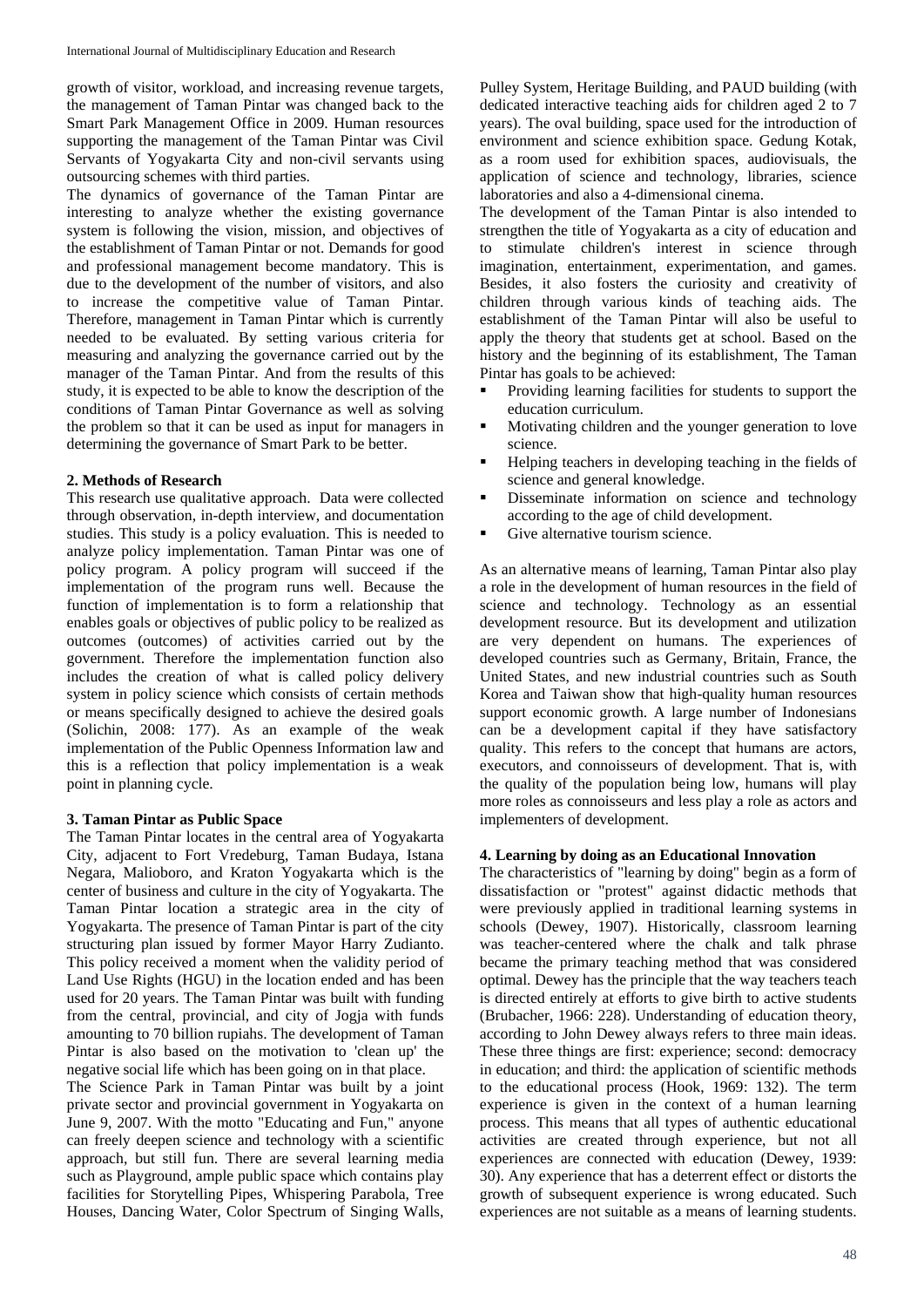Dewey also states that only experiences where individuals can react with concern to the problems and challenges that occur around their environment can be said to be successful educational processes.

The second concept is democracy in education. Democracy also means to be intellectually free, namely the emancipation of the mind as an individual to do something. In the world of education, freedom is a must. For Dewey (1958: 34-35), the relationship between democracy and education is an important and complementary relationship. Education provides an opportunity for everyone to develop themselves to the maximum in harmony with their environment. In a democratic learning process, teachers need to avoid dictating ways of learning, all of which impede children's intellectual abilities and imprison the spirit of children's learning.

The third concept is the application of scientific methods in the education process and more specifically learning. According to Dewey, the scientific methods developed along with the development of human intelligence. The application of modern experimental science as a paradigm for the development of the nature of human learning also ultimately contributes as a solution to the problems of human life (Shook: 2000). The scientific method in education has three essential characteristics, namely: (1) science directs humans how to fulfill basic needs of life. The scientific method provides an opportunity for humans to apply the habit of interacting with nature to produce useful products the results of valuable experience. That is, when someone knows something, then he can make and use the object, (2) science can be related to complex situations and problematic. Science provides tools (whether formulas or patterns) that used to analysis of the current situation. Science also attempts to build new objects and human adaptation tools to the object, (3) the position and characteristics of science offers a way to reflect and make changes to ground rules for the situation which also cannot be done with old habits that are of a general nature (Shook: 2000, Kilpatrick, 1951: 25-26).

In the process of learning science, students can develop thinking habits, which then become a habituation process in their learning experiences. Thinking is an intelligent element in learning experiences (Dewey, 1916: chap 11). How to get the right knowledge through the ability to think in the context of expertise based on experimental science. This process is to prove that knowledge is not static and separate from action (Dewey: 1916: 42). Science combines mental activity and experience and allows students to continue to discover and build new knowledge. If all three principles are implemented, education in schools will be able to shape students to become human beings with character and be ready to face all dynamic challenges.

Education is more a process of growth, continuous and sustained development that comes from students even before students enter school life. Students who have become accustomed to making things have learned, and learning in school has a role in giving more meaning to the abilities of these students, interest in completing a job is directly related to attention in the process, which is thinking things out both intellectually and in theory. As expressed by Dewey (1933: 13-14) about the meaning of learning that "real learning will occur when someone faced with a dilemma as something that must be sought out". In principle, practical learning cannot be avoided. Learning like this is advantageous

because it can directly find out how far students have successfully mastered a skill or competency. The objectives of educational activities are to prepare students to be able to grasp the meaning for learning and understand what they are learning. If not, then learning is nothing but something empty. It can be understood that students will not understand and master specific skills just by being told.

Therefore, learning by doing is essential as a way for students to gain knowledge as belonging and part of themselves. When students do something, it is not merely a psychomotor matter, but a learning activity that involves both physical and mental. Besides, it not only develops cognitive aspects but also impacts on affective aspect. The science learning process can develop students' thinking habits, which then become a habituation process in their learning experiences. Thinking is an intelligent element in learning experiences. For science learners, the way to get the right knowledge is through the ability to think in the context of expertise based on experimental science. This process is to prove that knowledge is not static and separate from action. This science combines mental activity and experience and allows students to continue to discover and build new knowledge.

Taman Pintar strives to highlight the progress and development of science and technology and coupled with the existence of a vehicle that contains the history of the Indonesian nation. As we all know, Taman Pintar wants to be the best vehicle for expression, appreciation, science creation in Southeast Asia in a pleasant atmosphere. An extraordinary dream and to reach there, it takes effort or laborious effort. To fulfill these ideals, Taman Pintar strives to collaborate with various parties, both those in the country and abroad. Indonesia at this time can only get the end result of a development of science and technology that exists abroad with all its sophistication.

Taman Pintar presents to prove to the world that Indonesia is also able to inspire its people to continue learning because it can, at the same time, elevate the dignity and dignity of Indonesia. By these ideals, the first step taken in addition to preparing the budget and completeness as well as the area is to work with relevant parties. Taman Pintar works with the science and technology development center (PPIPTEK) in Jakarta.

### **5. Taman Pintar as Educational Tourism**

In principle, practical learning cannot be avoided. Learning like this is advantageous because it can directly find out how far students have successfully mastered a skill or competency. Let children do their exploration to find meaning in learning experiences that require thinking, and the results of exploration can be different from the teacher, as directed by Dewey (1972) with the term "trying" means "we do something and it does something to us in return". Facing the reality of such world developments, and a manifestation of concern for education, the Yogyakarta City Government, initiated an idea for the Development of Smart Parks. It is called Taman Pintar, because this area will provide students, from pre-school to high school, can freely deepen their understanding of the exact subject matter that has been received at school and at the same time recreation. By introducing science to students starting from early childhood education, it is hoped that students' creativity will emerge so that the Indonesian generation is not only the target of mere technological market exploitation but also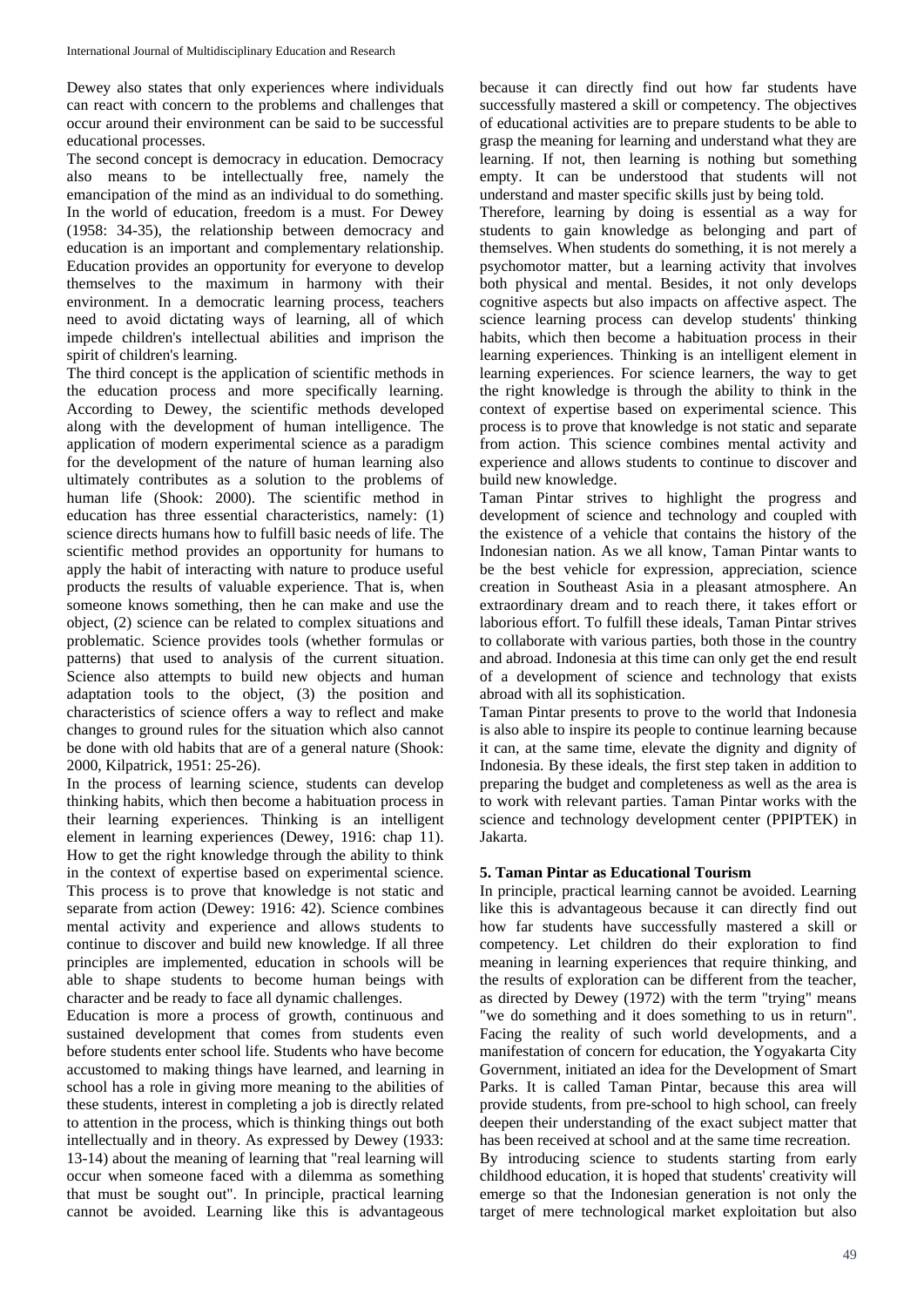tries to be able to create its own technology. The Taman Pintar building was built in the former Shopping Center area, with the consideration that there is a close link between the Taman Pintar and the functions and activities of the surrounding buildings, such as the Cultural Park, Fort Vredeburg, Military Societiet and Gedung Agung. Taman Pintar is present as an alternative solution for the world of education in the fields of science and technology. To support the development of human resources in the areas of science and technology, Taman Pintar provides teaching aids following their functions which contain elements of education.

Not only in science, but Taman Pintar also provides a vehicle for cultural and historical learning. One of them is the Tapak President of the Republic of Indonesia, which was established at the Playground venue. Similar to the way to play in Hollywood, Tapak President shows the footprints and hands of the entire President of the Republic of Indonesia, except President Soekarno and Soeharto. When the site was made in 2008, the manager had difficulty getting Soekarno's foot and hand that died in 1970, so that only the silhouette of his face was displayed. While Soeharto, at that time was already in a state of severe illness so that he could only take his footprints. All of these sites are complemented by the prestige and original voice of each President who convey their message to the younger generation. Everything in Taman Pintar makes it an icon of Yogyakarta education tourism, as well as a model for other regions that also want to have a Smart Park. Taman Pintar Yogyakarta is always determined to make innovations every year. Now, they are exploring cooperation with BATAN to build a new zone of nuclear energy.

The contents of this Taman Pintar are divided according to age groups and material emphasis. For the age group, classified according to preschool level, kindergarten, elementary school, to secondary school, while for the focus of the material, manifested in the form of interaction between visitors with the content delivered through existing platforms, starting from the game platform, introduction platform, platform basic science material, to the platform of the application of science and technology. The format of the content is arranged in the form of sub-themes and zoning space as a medium for delivering the material contained. Also, the park's learning model is generally conceptualized to improve the quality of education amid a lack of public reading interest, especially children. With the props model, for example, children will be more interested in developing their intelligence and can solve various problems with their own thinking. The teacher, guide, or parent is required to play a role in choose the games and learning media that is suitable for the child's age. Do not let child development be forced to play and work on science and technology teaching aids that should not be done.

The features of Taman Pintar as an integrated area are reflected in various play and learning vehicles that are in one location. That way, it's no exaggeration to say that, now this park has become a favorite tourist spot and has even become an icon of Yogyakarta education tourism. In the park which was built at the cost of Rp. 53 billion, there are six zones which are adjusted to the sub-themes of the content material. These areas include the playground area, PAUD barat Building and east PAUD, Oval Building 1st floor, Oval Building 2nd floor, Gedung Kotak 2nd floor, and Building Memorabilia. In each zone has a variety of superior vehicles, including Playgrounds, Small Explorers, Environmental Adventure, Discovery Discovery, Titian Science, Bridge of Science, Indonesia, Advanced Technology, and Popular Technology. Each vehicle has a broad and similar building architecture, but in terms of material has different characteristics. Visitors will also feel the similarities and differences when entering each of these park rides.

## **6. The Governance of Taman Pintar**

The organization is a process of working together two or more people to achieve organizational goals effectively and efficiently. This definition is general and applies to all organizations including educational organizations. Organizational structures have a significant influence on policy implementation. This organizational structure aspect covers two things, namely the mechanism and structure of the bureaucracy itself. The first aspect is the mechanism, in the implementation of the policy is the standard operation procedure (SOP). The SOP is a guideline for each implementer in acting so that the implementation of the policy does not deviate from the policy goals and objectives. The second aspect is the structure of the bureaucracy, the bureaucratic structure that is too long and fragmented will tend to weaken supervision and cause sophisticated and complicated bureaucratic procedures which in turn will cause organizational activities to be inflexible.

The changes in the organizational structure of Smart Park took place in 2009. Previously based on Yogyakarta Mayor Regulation No. 4 of 2008, Taman Pintar was a Technical Implementation Unit at the Yogyakarta City Education Office. Starting on January 3, 2009, following Government Regulation Number 41 of 2007, the Yogyakarta City Government conducted an institutional arrangement so that the UPT Taman Pintar became the Smart Park Management Office. The following is the number of managers of Taman Pintar consisting of 76 people, with details of 29 men and 47 women whereas the allocation of funds for 2011-2012 consisted of administration of 12.41%, facilities, and infrastructure 44.41% of staffing 17, 93 promotions 6.52, maintenance of tools 15.84, others 2.79 total of 99.9%.

In Taman Pintar governance is strongly influenced by organizational culture. Culture has a strong influence on the structure and function of the organization. Organizational culture refers to a set of shared beliefs, attitudes and relationships and assumptions that are explicitly or implicitly accepted and used by all members of the organization to deal with the external environment in achieving organizational goals. In this case, organizational culture has an important influence on motivation.

Organizational Culture (or Organizational Culture) is a value held by people in the organization and is a differentiator from other organizations. The function of organizational culture is the First, as a differentiator from other organizations. Second, as an employee's identity. Third, as the commitment of employees above the common interest. Fourth, as a social glue by providing standards for what employees must do and say. Fifth, as a control mechanism that forms employee behavior.

Corporate or organizational culture can also be a barrier. Like, The Barrier to Change. Sometimes the corporate culture must be replaced if you want to keep abreast of the times so you can still compete. The Barrier to Diversity is a culture that will cause employees to have the same tendency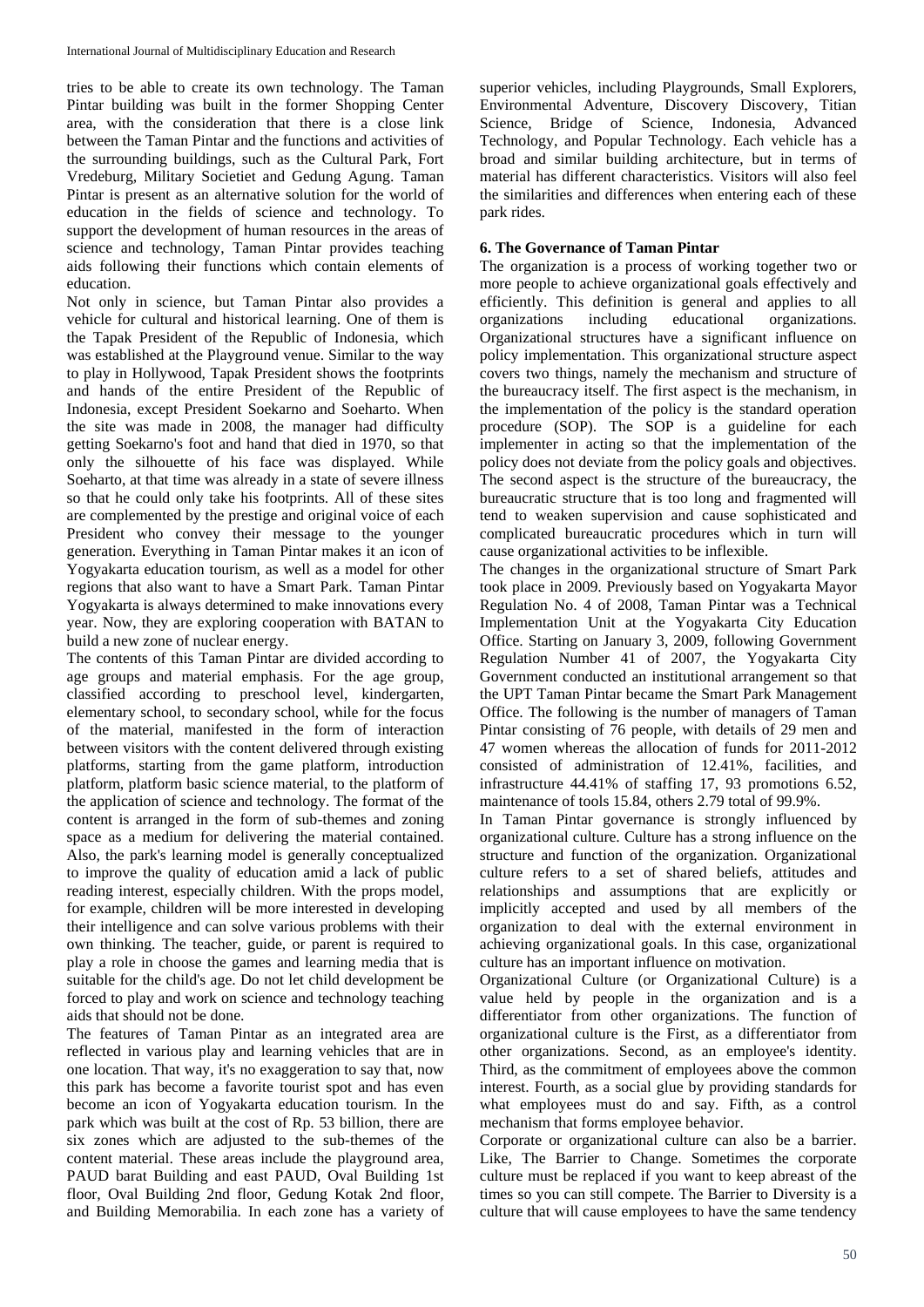to behave and say. When other people do not apply like most employees, then that person will be isolated. His isolation will put pressure on the person, so he will not be able to bring out his best abilities. The Barrier to Acquisition and Mergers. There are times when a company will be exposed to an acquisition or merged with another company. If the cultures at the two companies are different, there will be collisions and require long adaptations.

The culture of an organization is basically formed by a system. The system can drive people to do or not do something in accordance with the rules of the system that apply in the organization. Some easy examples to do are:

- Provision of rewards and punishments for those who excel and who do not. Reward and punishment must be firm and do not know the time limit.
- Consistency of attitude from the leader of the organization. This consistency makes rules clearer and subordinates have instructions to act.
- Rules are clear and known to everyone in the organization. This clarity is important because if not then all people will search for themselves in their own ways. For example, if there is no clear standardization regarding the assessment of the quality of workers in the organization, people will do unethical ways to move up.
- Criteria for achievement must be clearly formulated. Achievements must also be measured and can be assessed vertically or horizontally.
- **There must be a history that is always reminiscent of** what has happened so that everyone will always be in the realm of consciousness. History or notes are absolutely necessary so that permissiveness can be suppressed and people will always remember not to repeat the mistakes that have been made.

### **7. Discussion**

This study found that the management of the Yoyakarta Smart Park was considered still not good, because it was not fully in accordance with the vision and mission of the establishment of Taman Pintar. Since its establishment in 2006, there has been a change in orientation from the public space to a profit-oriented public service body that has an impact on governance in it. The management of Taman Pintar which changes employee changes results in a change in understanding of new employees working in Taman Pintar. The program is also monotonous, and the price of entrance tickets is expensive and separate from each zone in Taman Pintar so that to be able to enjoy all the facilities there are at least one visitor will spend at least Rp.100,000, and this is more expensive than before.

**Table 1:** Attraction of Taman Pintar Rides According to Visitor

| <b>Respons</b>                 | Visitors $(\% )$ |
|--------------------------------|------------------|
| Very uninteresting             |                  |
| Uninteresting                  |                  |
| Less Interesting               |                  |
| Interesting                    | 64               |
| Very Interesting               | 36               |
| Jumlah                         | 100%             |
| $D_{000}$ urgo: Lotifob (2016) |                  |

Resource: Latifah (2016)

Taman Pintar has also achieved an increase, especially in terms of increasing visitors and increasing annual income. The supporting infrastructure facilities in Taman Pintar are

sophisticated but their weaknesses, every time there is damage there is no substitute or backup, and there are also no experts who can handle the result, visitors cannot use the equipment. This problem is also caused by the Taman Pintar status as a public service agency (BLU) so that the operational activities are still hampered by bureaucratic circumlocution. Besides, the guide also plays an important role as the first person to meet visitors so that attitudes and behaviors need to be considered because they can determine the impression of the Smart Park.

### **8. Conclusion & Recomendations**

Based on analysis and research result, it can be concluded and recommended some of the following:

- Restore function as a open public space that serves as a digital media-based non formal learning.
- To improve operational activities it is necessary to improve the performance of human resources and the maintenance process of equipment / displays.
- The need for setting minimum service standards for guides as the first person to meet visitors accompanied by trainings/courses.
- Improvement of the budgeting and disbursement process as a professional BLU
- Recruit guides with university student backgrounds. Because if the guide is not a student it is feared that there will be a different orientation with the concept of a guide as a learner in Taman Pintar.
- To monitor props, guide work, and other things the Taman Pintar manager needs to add CCTV.
- Strengthening partnerships and cooperation with outside parties in business development and technology.
- Pay attention to the welfare of employees, build harmonious supervisors - subordinates so that synergy and performance can increase

#### **9. References**

- 1. Abdul Wahab, Solichin. Analisis Kebijakan Dari Formulasi ke Implementasi Kebijakan Negara. Bumi Aksara: Jakarta, 2001.
- 2. Pengantar Analisis Kebijakan Publik. UMM Press: Malang, 2008.
- 3. Budiman A. Teori Pembangunan Dunia Ketiga. Jakarta: PT Gramedia Pustaka Utama, 2000.
- 4. Bungin B. Penelitian Kualitatif. Prenada Media Group: Jakarta, 2007.
- 5. Badjuri, Abdulkahar, Yuwono Teguh. Kebijakan Publik Konsep & Strategi. Undip Press: Semarang, 2002.
- 6. Bridgman J, Davis G. Australian Policy Handbook. Allen &Unwin, NS, 2000.
- 7. Boedojo. Arsitektur, Manusia, dan Pengamatannya. Jakarta: penerbit Djambatan, 1986.
- 8. Denzin NK, Lincon YS. Handbook of Quality Research. California Sage Publications, Inc, 1994.
- 9. Dunn William N. Public Policy Analysis: An Introduction, Prentice Hall International, Englewood Cliffs: New Jersey, 1994.
- 10. Djatmiko. Evaluasi Pengelolaan Kawasan Cagar Alam Mandor di Kabupaten Landak Kalimantan Barat. Program Magister Ilmu Lingkungan. Universitas Diponogoro, 2007.
- 11. Dye Thomas R. Understanding Public Policy. New Jersey: Prentice Hall, 1995.